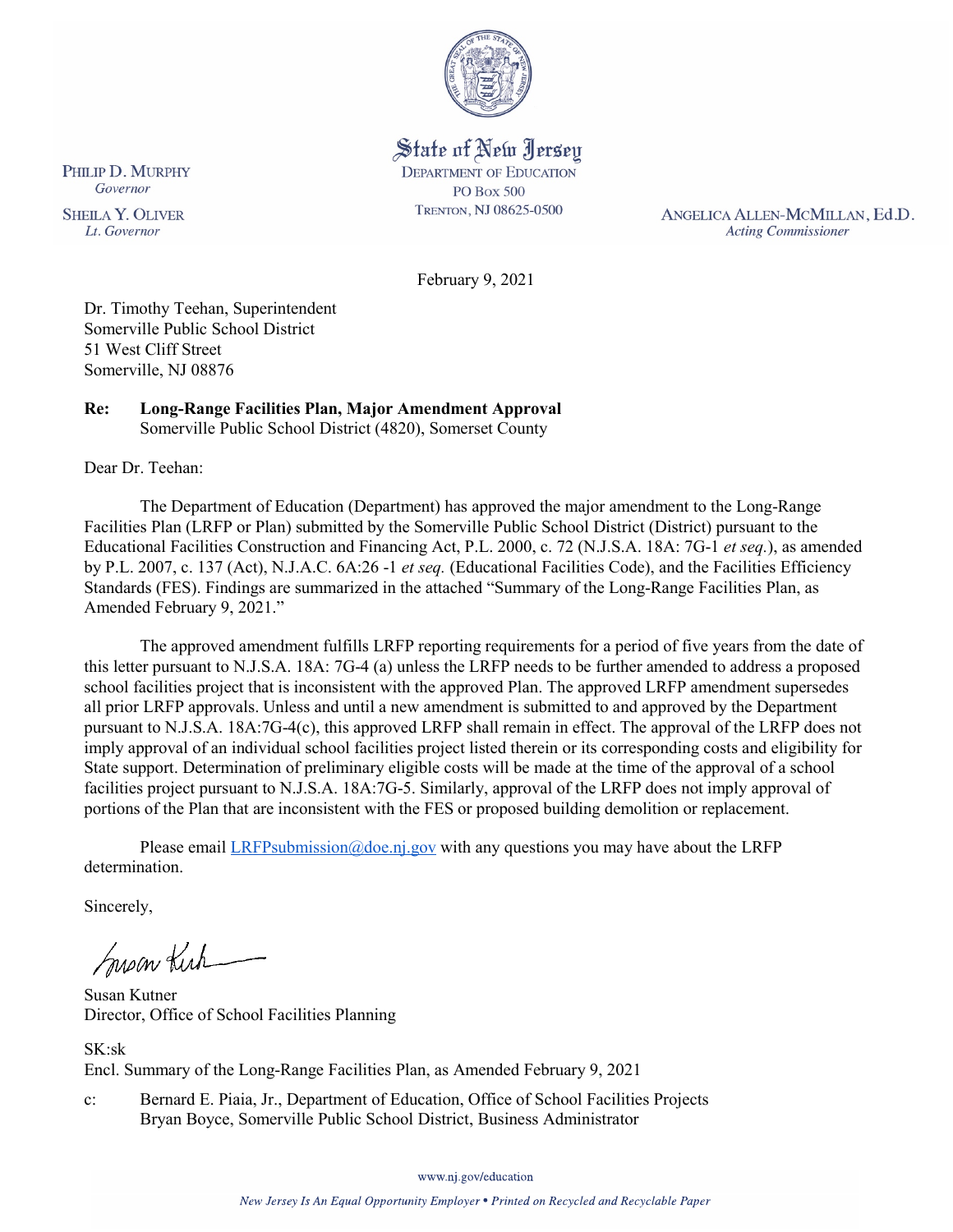## **Somerville Public School District (4820) Summary of the Long-Range Facilities Plan, as Amended February 9, 2021**

The Department of Education (Department) has completed its review of the major amendment to the Long-Range Facilities Plan (LRFP or Plan) submitted by the Somerville Public School District (District) pursuant to the Educational Facilities Construction and Financing Act, P.L. 2000, c. 72 (N.J.S.A. 18A: 7G-1 *et seq.*), as amended by P.L. 2007, c. 137 (Act), N.J.A.C. 6A:26-1 et seq. (Educational Facilities Code), and the Facilities Efficiency Standards (FES).

The following provides a summary of the District's approved amended LRFP. The summary is based on the standards set forth in the Act, the Educational Facilities Code, the FES, District-reported information in the Department's LRFP reporting system, and supporting documentation. The referenced reports in *italic* text are standard reports available on the Department's LRFP website.

## **1. Inventory Overview**

The District is classified as a Regular Operating District (ROD) for funding purposes. It provides services for students in grades PK-8.

The District identified existing and proposed schools, sites, buildings, rooms, and site amenities in its LRFP. Table 1 lists the number of existing and proposed district schools, sites, and buildings. Detailed information can be found in the *School Asset Inventory Report* and the *Site Asset Inventory Report.*

**As directed by the Department, school facilities projects that have received initial approval by the Department and have been approved by the voters, if applicable, are represented as "existing" in the LRFP.** Approved projects that include new construction and/or the reconfiguration/reassignment of existing program space are as follows: n/a.

| Category                                     | <b>Existing</b> | <b>Proposed</b> |
|----------------------------------------------|-----------------|-----------------|
| Number of Schools (assigned DOE school code) |                 |                 |
| Number of School Buildings <sup>1</sup>      |                 |                 |
| Number of Non-School Buildings <sup>2</sup>  |                 |                 |
| Number of Vacant Buildings                   |                 |                 |
| Number of Sites                              |                 |                 |

#### **Table 1: Number of Schools, School Buildings, and Sites**

Based on the existing facilities inventory submitted by the District:

- Schools using leased buildings (short or long-term):  $n/a$
- Schools using temporary classroom units (TCUs), excluding TCUs supporting construction: n/a
- Vacant/unassigned school buildings:  $n/a$

 $\overline{a}$ 

<span id="page-1-1"></span><span id="page-1-0"></span>*<sup>1</sup>* Includes district-owned buildings and long-term leases serving students in district-operated programs

<sup>&</sup>lt;sup>2</sup> Includes occupied district-owned buildings not associated with a school, such as administrative buildings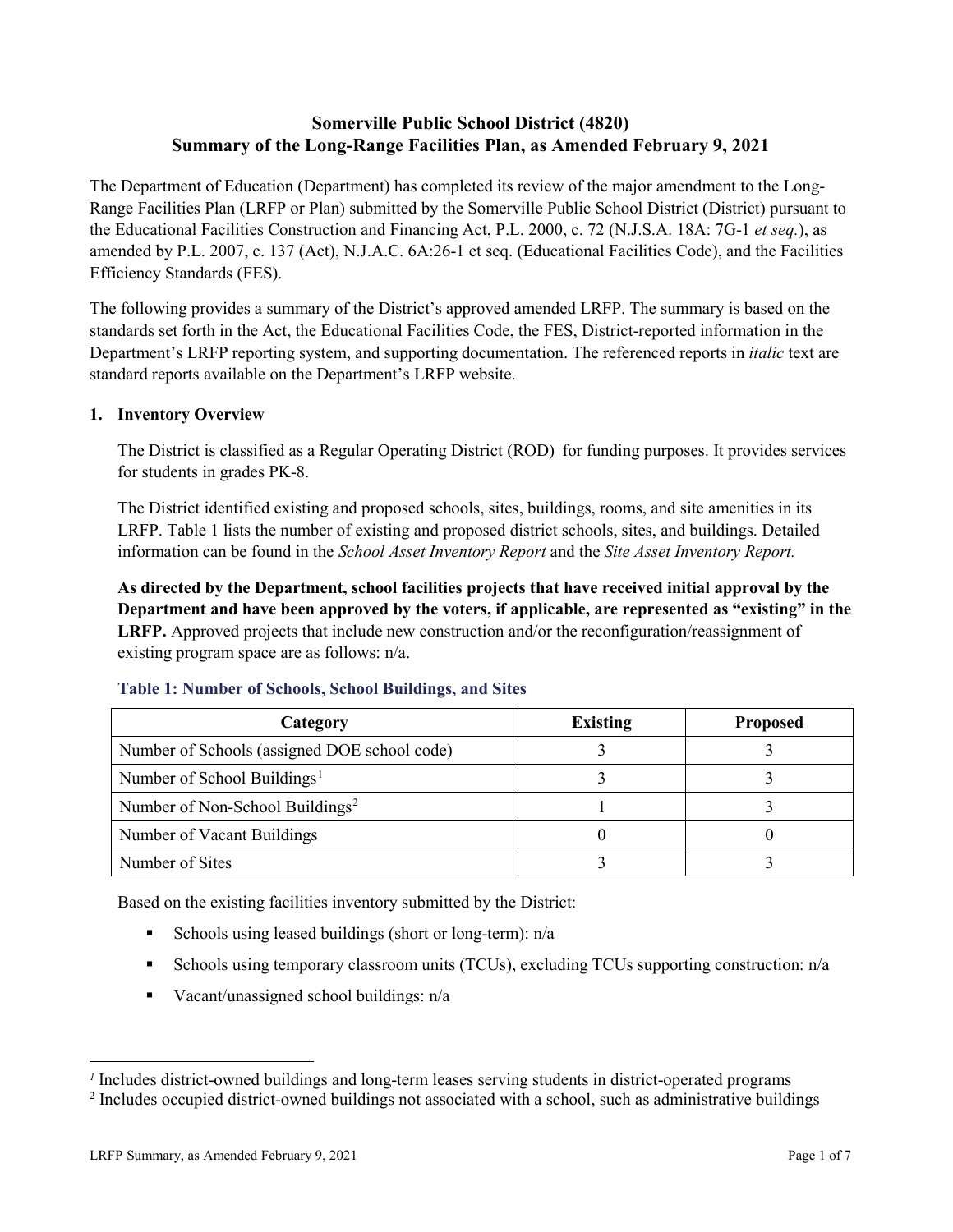Findings:

The Department has determined that the proposed inventory is adequate for approval of the District's LRFP amendment. However, the LRFP determination does not imply approval of an individual school facilities project listed within the LRFP; the District must submit individual project applications for project approval.

## **2. District Enrollments**

The District determined the number of students, or "proposed enrollments," to be accommodated for LRFP planning purposes on a district-wide basis and in each school.

The Department minimally requires the submission of a standard cohort-survival projection using historic enrollment data from the Application for School State Aid (ASSA) or NJ Smart. The cohort-survival method projection method forecasts future students based upon the survival of the existing student population as it moves from grade to grade. A survival ratio of less than 1.00 indicates a loss of students, while a survival ratio of more than 1.00 indicates the class size is increasing. For example, if a survival ratio tracking first to second grade is computed to be 1.05, the grade size is increasing by 5% from one year to the next. The cohort-survival projection methodology works well for communities with stable demographic conditions. Atypical events impacting housing or enrollments, such as an economic downturn that halts new housing construction or the opening of a charter or private school, typically makes a cohort-survival projection less reliable.

## **Proposed enrollments are based on a standard cohort-survival enrollment projection.**

Adequate supporting documentation was submitted to the Department to justify the proposed enrollments. Table 2 provides a comparison of existing and projected enrollments. All totals include special education students.

|                              | <b>Existing Enrollments</b> | <b>District Proposed Enrollments</b> |
|------------------------------|-----------------------------|--------------------------------------|
| <b>Grades</b>                | 2019-20                     | 2023-24                              |
| PK (excl. private providers) | 91                          | 85                                   |
| Grades K to 5                | 661                         | 611                                  |
| Grades 6 to 8                | 348                         | 288                                  |
| Grades 9 to 12               | 1,181                       | 1,055                                |
| <b>Totals PK to 12</b>       | 2,281                       | 2,039                                |

# **Table 2: Enrollments**

Findings:

The Department has determined the District's proposed enrollments to be acceptable for approval of the District's LRFP amendment. The Department will require a current enrollment projection at the time an application for a school facilities project is submitted incorporating the District's most recent enrollments in order to verify that the LRFP's planned capacity is appropriate for the updated enrollments.

# **3. District Practices Capacity**

Based on information provided in the room inventories, District Practices Capacity was calculated for each school building to determine whether adequate capacity is proposed for the projected enrollments based on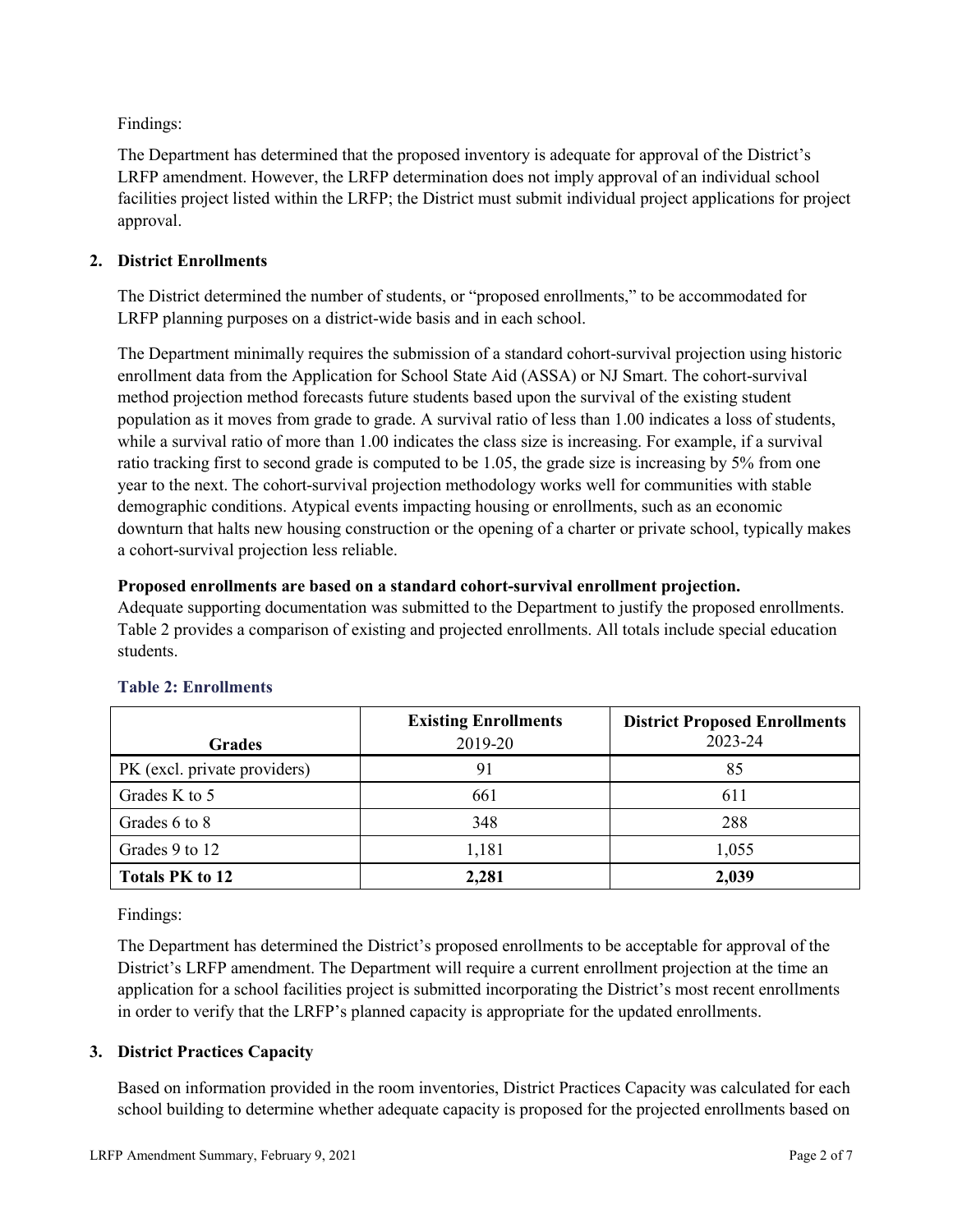district scheduling and class size practices. The capacity totals assume instructional buildings can be fully utilized regardless of school sending areas, transportation, and other operational issues. The calculations only consider district-owned buildings and long-term leases; short term leases and temporary buildings are excluded. **A capacity utilization factor of 90% for classrooms serving grades K-8 and 85% for classrooms serving grades 9-12 is applied in accordance with the FES.** No capacity utilization factor is applied to preschool classrooms.

In certain cases, districts may achieve adequate District Practices Capacity to accommodate enrollments but provide inadequate square feet per student in accordance with the FES, resulting in educational adequacy issues and "Unhoused Students." Unhoused students are considered in the "Functional Capacity" calculations used to determine potential State support for school facilities projects and are analyzed in Section 4.

Table 3 provides a summary of proposed enrollments and existing and proposed District-wide capacities. Detailed information can be found in the LRFP website reports titled *FES and District Practices Capacity Report, Existing Rooms Inventory Report, and Proposed Rooms Inventory Report.*

| <b>Grades</b>              | <b>Proposed</b><br><b>Enrollments</b> | <b>Existing</b><br><b>District</b><br><b>Practices</b><br>Capacity | <b>Existing</b><br>Deviation* | <b>Proposed</b><br><b>District</b><br><b>Practices</b><br>Capacity | <b>Proposed</b><br>Deviation* |
|----------------------------|---------------------------------------|--------------------------------------------------------------------|-------------------------------|--------------------------------------------------------------------|-------------------------------|
| Elementary ( $PK$ to 5)    | 696                                   | 924.00                                                             | 228.00                        | 924.00                                                             | 228.00                        |
| Middle $(6 \text{ to } 8)$ | 288                                   | 432.80                                                             | 144.80                        | 432.80                                                             | 144.80                        |
| High $(9 \text{ to } 12)$  | 1,055                                 | 1,135.26                                                           | 80.26                         | 1,135.26                                                           | 80.26                         |
| <b>District Totals</b>     | 2,039                                 | 2,492.06                                                           | 453.06                        | 2,492.06                                                           | 453.06                        |

## **Table 3: District Practices Capacity Analysis**

*\* Positive numbers signify surplus capacity; negative numbers signify inadequate capacity. Negative values for District Practices capacity are acceptable for approval if proposed enrollments do not exceed 100% capacity utilization.*

Considerations:

- Based on the proposed enrollments and existing room inventories, the District is projected to have inadequate capacity for the following grade groups, assuming all school buildings can be fully utilized: n/a
- Adequate justification has been provided by the District if the proposed capacity for a school significantly deviates from the proposed enrollments. Generally, surplus capacity is acceptable for LRFP approval if additional capacity is not proposed through new construction.

## Findings:

The Department has determined that proposed District capacity, in accordance with the proposed enrollments, is adequate for approval of the District's LRFP amendment. The Department will require a current enrollment projection at the time an application for a school facilities project is submitted, incorporating the District's most recent Fall Enrollment Report, in order to verify that the LRFP's planned capacity meets the District's updated enrollments.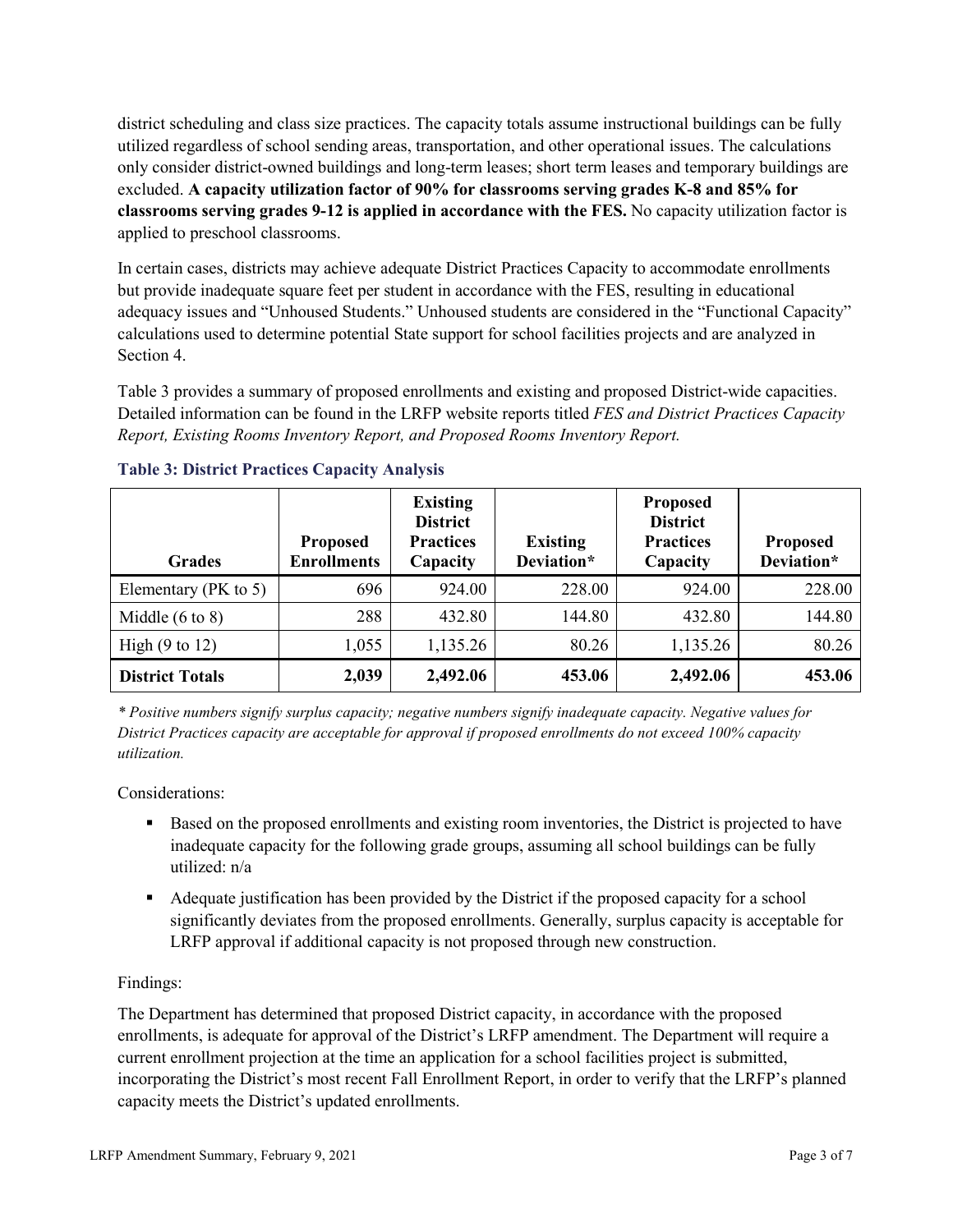## **4. New Construction Funding Eligibility**

*Functional Capacity* was calculated and compared to the proposed enrollments to provide a **preliminary estimate** of Unhoused Students and new construction funding eligibility. **A final determination will be made at the time of project application approval.**

*Functional Capacity* is the adjusted gross square footage of a school building *(total gross square feet minus excluded space)* divided by the minimum area allowance per full-time equivalent student for the grade level contained therein. *Unhoused Students* is the number of students projected to be enrolled in the District that exceeds the Functional Capacity of the District's schools pursuant to N.J.A.C. 6A:26-2.2(c). *Excluded Square Feet* includes (1) square footage exceeding the FES for any pre-kindergarten, kindergarten, general education, or self-contained special education classroom; (2) grossing factor square footage *(corridors, stairs, mechanical rooms, etc.)* that exceeds the FES allowance, and (3) square feet proposed to be demolished or discontinued from use. Excluded square feet may be revised during the review process for individual school facilities projects.

Table 4 provides a preliminary assessment of the Functional Capacity, Unhoused Students, and Estimated Maximum Approved Area for Unhoused Students for each FES grade group. The calculations exclude temporary facilities and short-term leased buildings. School buildings proposed for whole or partial demolition or reassignment to a non-school use are excluded from the calculations pending project application review. If a building is proposed to be reassigned to a different school, the square footage is applied to the proposed grades after reassignment. Buildings that are not assigned to a school are excluded from the calculations. In addition, only preschool students eligible for state funding (former ECPA students) are included. Detailed information concerning the calculations can be found in the *Functional Capacity and Unhoused Students Report* and the *Excluded Square Footage Report.*

| Category                                     | PK/K to 5 | 6 to 8 | 9 to 12  | <b>Total</b> |
|----------------------------------------------|-----------|--------|----------|--------------|
| Eligible PK /K-12 Proposed Enrollments       | 696       | 288    | 1,055    |              |
| FES Area Allowance (SF/student)              | 125.00    | 134.00 | 151.00   |              |
| <b>Prior to Completion of Proposed Work:</b> |           |        |          |              |
| <b>Existing Gross Square Feet</b>            | 88,176    | 79,022 | 156,394  | 323,592      |
| <b>Adjusted Gross Square Feet</b>            | 84,206    | 72,312 | 153,969  | 310,487      |
| <b>Adjusted Functional Capacity</b>          | 673.65    | 539.64 | 1,019.66 |              |
| <b>Unhoused Students</b>                     | 22.35     | 0.00   | 35.34    |              |
| Est. Max. Area for Unhoused Students         | 2,793.75  | 0.00   | 5,335.80 |              |
| <b>After Completion of Proposed Work:</b>    |           |        |          |              |
| Gross Square Feet                            | 99,464    | 79,831 | 171,394  | 350,689      |
| New Gross Square Feet                        | 14,065    | 809    | 15,000   | 298,740      |
| <b>Adjusted Gross Square Feet</b>            | 98,272    | 73,121 | 168,969  | 340,361      |
| <b>Functional Capacity</b>                   | 786.18    | 545.68 | 1,119.00 |              |
| <b>Unhoused Students after Construction</b>  | 0.00      | 0.00   | 0.00     |              |
| Est. Max. Area Remaining                     | 0.00      | 0.00   | 0.00     |              |

#### **Table 4: Estimated Maximum Approved Area for Unhoused Students**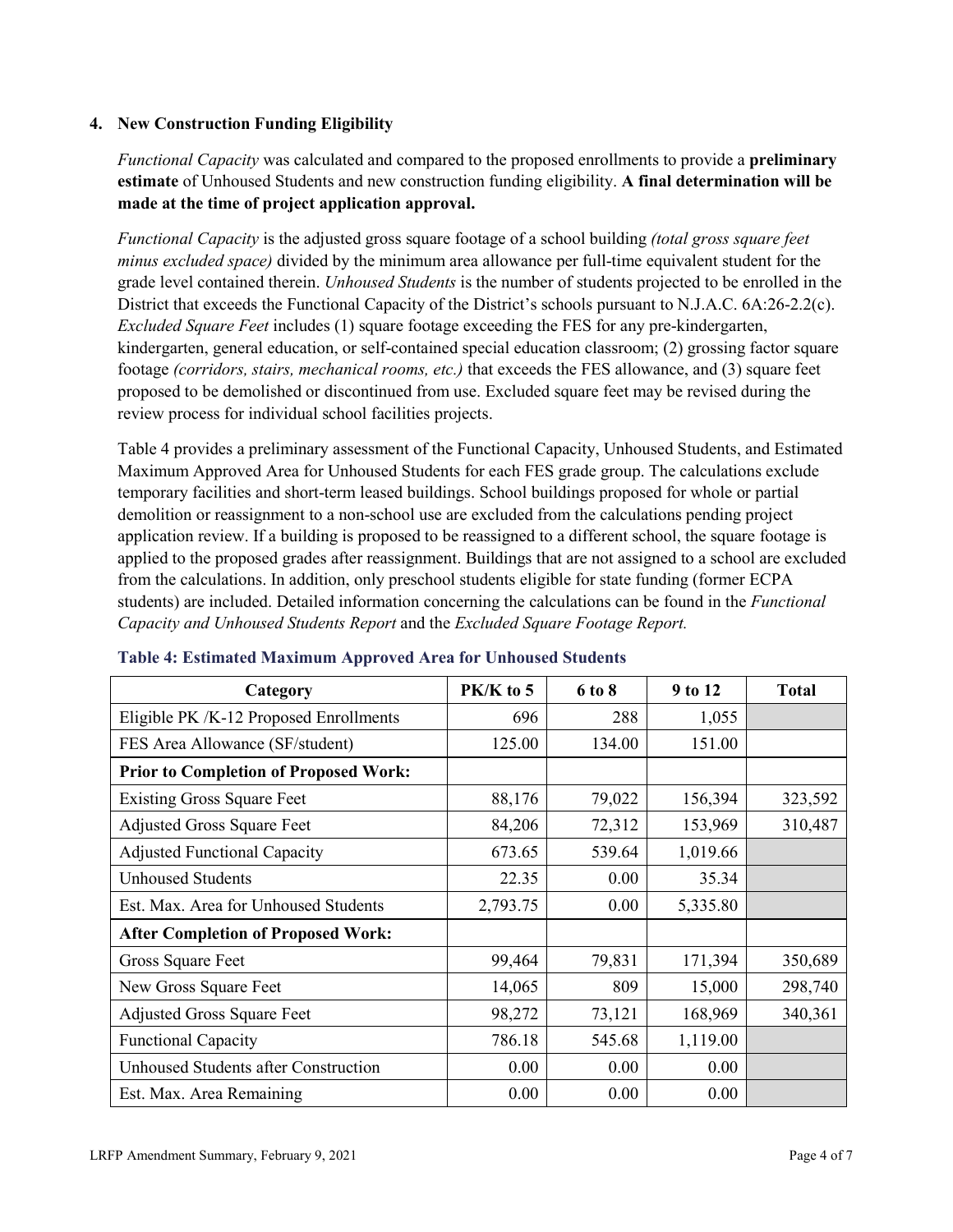Facilities used for non-instructional or non-educational purposes are ineligible for State support under the Act. However, projects for such facilities shall be reviewed by the Department to determine whether they are consistent with the District's LRFP and whether the facility, if it is to house students (full or part time) conforms to educational adequacy requirements. These projects shall conform to all applicable statutes and regulations.

Estimated costs represented in the LRFP by the District are for capital planning purposes only. The estimates are not intended to represent preliminary eligible costs or final eligible costs of approved school facilities projects.

Considerations:

- The District does not have approved projects pending completion, as noted in Section 1, that impact the Functional Capacity calculations.
- **The Functional Capacity calculations** *exclude* square feet proposed for demolition or discontinuation for the following FES grade groups and school buildings pending a feasibility study and project review: PK.
- Based on the preliminary assessment, the District has Unhoused Students prior to the completion of proposed work for the following FES grade groups: PK/K-5, 9-12.
- New construction is proposed for the following FES grade groups: PK/K-5, 6-8. 9-12.
- Proposed new construction exceeds the estimated maximum area allowance for Unhoused Students prior to the completion of the proposed work for the following grade groups: PK/K-5, 6- 8, 9-12.
- The District, based on the preliminary LRFP assessment, will not have Unhoused Students after completion of the proposed LRFP work. If the District is projected to have Unhoused Students, adequate justification has been provided to confirm educational adequacy in accordance with Section 6 of this determination.

## Findings:

Functional Capacity and Unhoused Students calculated in the LRFP are preliminary estimates. Preliminary Eligible Costs (PEC) and Final Eligible Costs (FEC) will be included in the review process for specific school facilities projects. A feasibility study undertaken by the District is required if building demolition or replacement is proposed per N.J.A.C. 6A:26-2.3(b)(10).

## **5. Proposed Work**

The District assessed program space, capacity, and physical plant deficiencies to determine corrective actions. Capital maintenance, or *"system actions,"* address physical plant deficiencies due to operational, building code, and /or life cycle issues. Inventory changes, or *"inventory actions,*" add, alter, or eliminate sites, site amenities, buildings, and/or rooms.

The Act (N.J.S.A. 18A:7G-7b) provides that all school facilities shall be deemed suitable for rehabilitation unless a pre-construction evaluation undertaken by the District demonstrates to the satisfaction of the Commissioner that the structure might pose a risk to the safety of the occupants even after rehabilitation or that rehabilitation is not cost-effective. Pursuant to N.J.A.C. 6A:26-2.3(b)(10), the Commissioner may identify school facilities for which new construction is proposed in lieu of rehabilitation for which it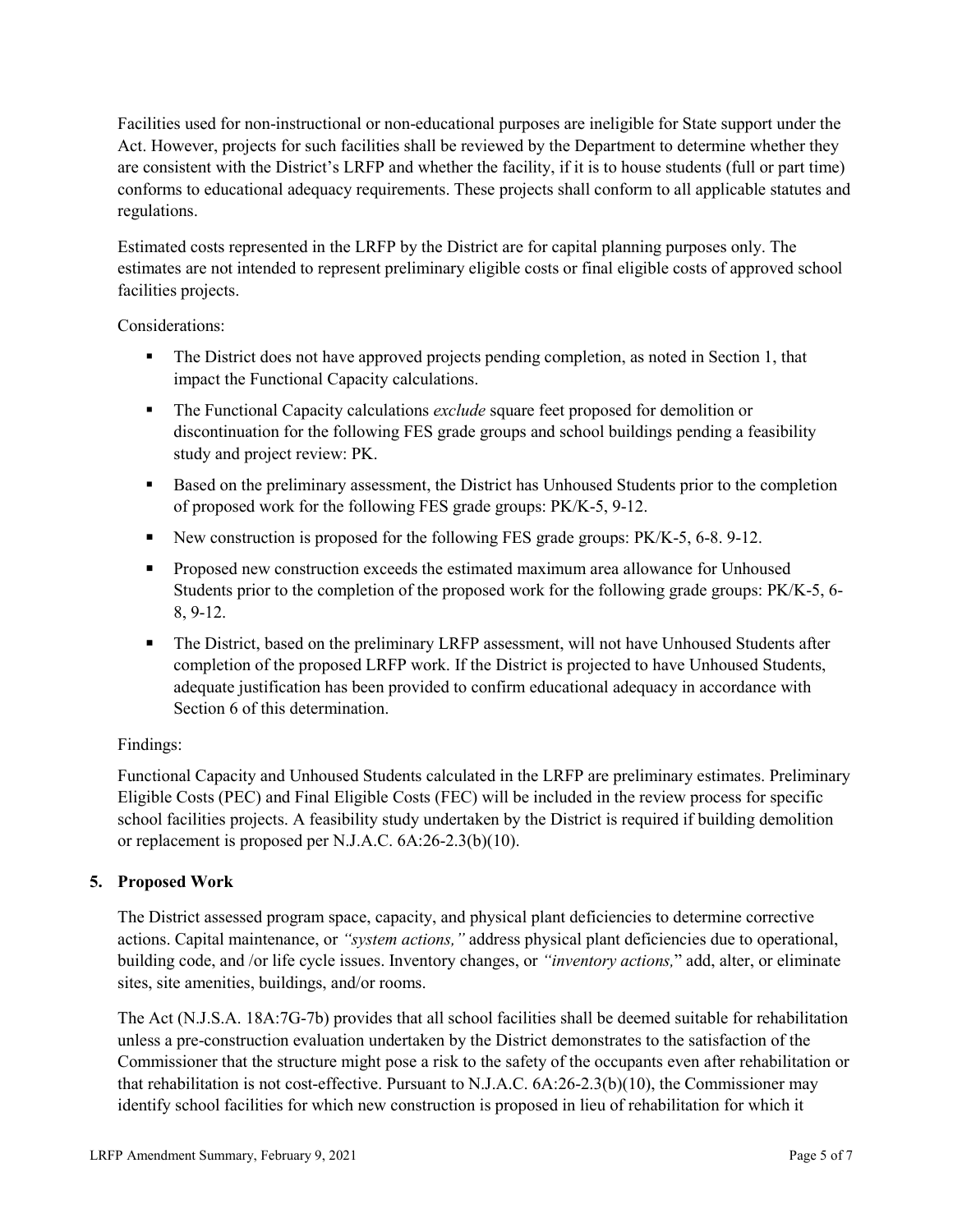appears from the information presented that new construction is justified, provided, however, that for such school facilities so identified, the District must submit a feasibility study as part of the application for the specific school facilities project. The cost of each proposed building replacement is compared to the cost of additions or rehabilitation required to eliminate health and safety deficiencies and to achieve the District's programmatic model.

Table 5 lists the scope of work proposed for each school based on the building(s) serving their student population. Proposed inventory changes are described in the LRFP website reports titled *"School Asset Inventory Report and "Proposed Room Inventory Report."* Information concerning proposed systems work, or capital maintenance can be found in the "LRFP Systems Action Summary Report."

With the completion of the proposed work, the following schools are proposed to be eliminated: n/a; the following schools are proposed to be added: n/a.

| <b>Proposed Scope of Work</b>                                                                  | <b>Applicable Schools</b>                                         |
|------------------------------------------------------------------------------------------------|-------------------------------------------------------------------|
| <b>Renovation only</b> (no new construction)                                                   |                                                                   |
| System actions only (no inventory actions)                                                     | n/a                                                               |
| Existing inventory actions only (no systems actions)                                           | n/a                                                               |
| Systems and inventory changes                                                                  | n/a                                                               |
| <b>New construction</b>                                                                        |                                                                   |
| Building addition only (no systems actions)                                                    | n/a                                                               |
| Renovation and building addition (system, existing<br>inventory, and new construction actions) | Somerville HS (050), Somerville MS (055),<br>Ven Derveer ES (090) |
| New building on existing site                                                                  | n/a                                                               |
| New building on new or expanded site                                                           | n/a                                                               |
| Site and building disposal (in addition to above scopes)                                       |                                                                   |
| Partial building demolition                                                                    | Van Derveer ES (090)                                              |
| Whole building demolition                                                                      | n/a                                                               |
| Site and building disposal or discontinuation of use                                           | n/a                                                               |

#### **Table 5: School Building Scope of Work**

Findings:

The Department has determined that the proposed work is adequate for approval of the District's LRFP amendment. However, Department approval of proposed work in the LRFP does not imply the District may proceed with a school facilities project. The District must submit individual project applications with cost estimates for Department project approval. Both school facilities project approval and other capital project review require consistency with the District's approved LRFP.

## **6. Proposed Room Inventories and the Facilities Efficiency Standards**

The District's proposed school buildings were evaluated to assess general educational adequacy in terms of compliance with the FES area allowance pursuant to N.J.A.C. 6A:26-2.2 and 2.3.